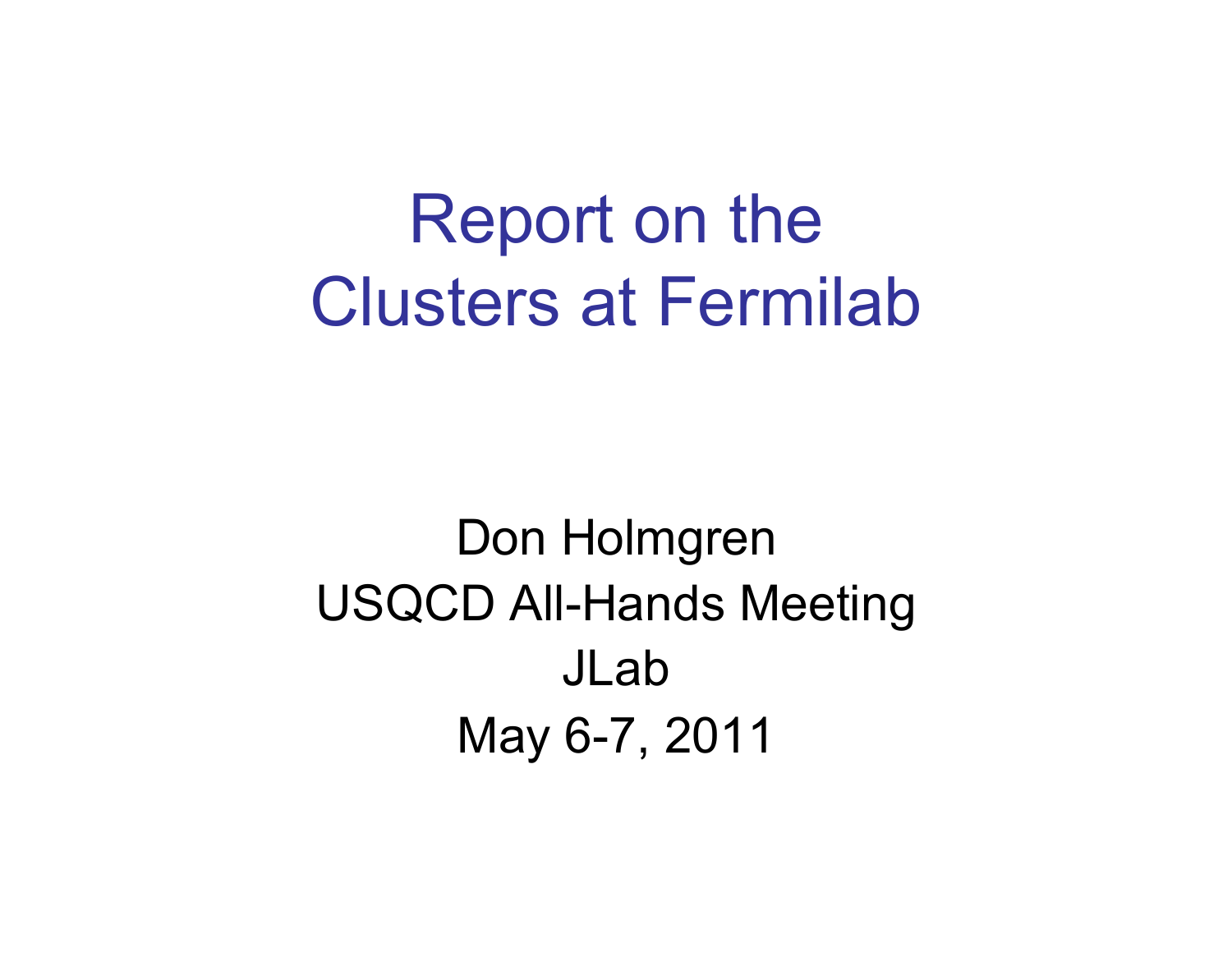# **Outline**

- Current Hardware
- Storage
- FY11 Deployments (clusters, GPUs, storage)
- Statistics
- Policies
- User Survey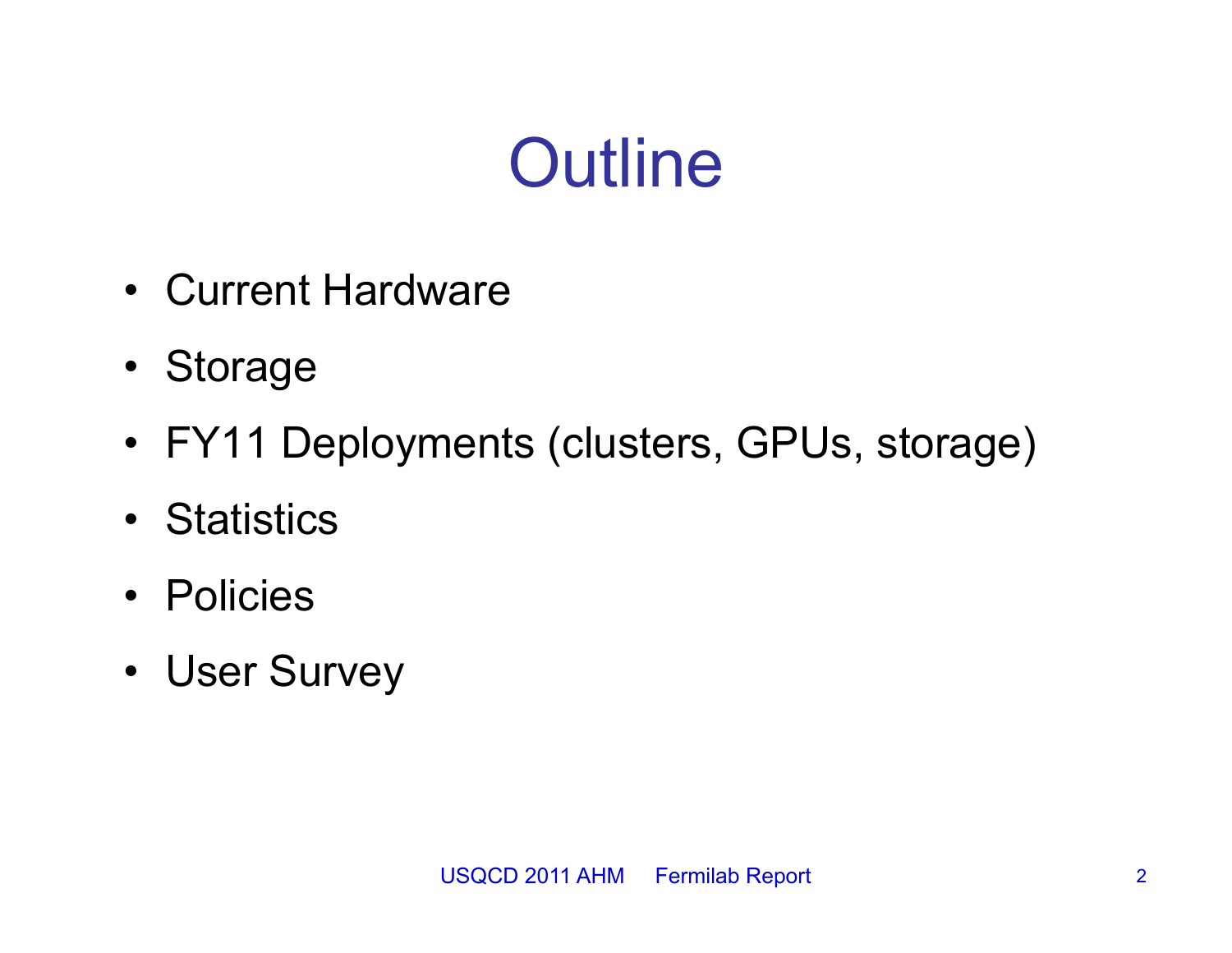### Hardware – Current Clusters

| <b>Name</b>          | <b>CPU</b>                                         | <b>Nodes</b> | Cores              | <b>Network</b>                                  | <b>DWF</b>                         | <b>Asgtad</b>                     | Online                                                 |
|----------------------|----------------------------------------------------|--------------|--------------------|-------------------------------------------------|------------------------------------|-----------------------------------|--------------------------------------------------------|
| Kaon                 | Dual 2.0 GHz<br>Opteron 240<br>(Dual Core)         | 600          | 2400               | Infiniband<br><b>Double Data</b><br>Rate        | 4696<br><b>MFlops</b><br>per Node  | 3832<br><b>MFlops</b><br>per Node | <b>Oct 2006</b><br>2.56<br><b>TFlops</b>               |
| $J/\psi$             | Dual 2.1 GHz<br>Opteron 2352<br>(Quad Core)        | 856          | 6848               | <b>Infiniband</b><br><b>Double Data</b><br>Rate | 10061<br><b>MFlops</b><br>per Node | 9563<br><b>MFlops</b><br>per Node | Jan 2009 /<br><b>Apr 2009</b><br>8.40<br><b>TFlops</b> |
| <b>Ds</b><br>(2010)  | Quad 2.0 GHz<br>Opteron 6128<br>$(8 \text{ Core})$ | 245          | 7840               | <b>Infiniband</b><br><b>Quad Data</b><br>Rate   | 51.2<br><b>GFlops</b><br>per Node  | 50.5<br><b>GFlops</b><br>per Node | Dec 2010<br>11 TFlops                                  |
| <b>Ds</b><br>(2011)  | Quad 2.0 GHz<br>Opteron 6128<br>$(8 \text{ Core})$ | 176          | 5632               | Infiniband<br><b>Quad Data</b><br>Rate          | 51.2<br><b>GFlops</b><br>per Node  | 50.5<br><b>GFlops</b><br>per Node | 50% June,<br><b>50% Sept</b>                           |
| <b>GPU</b><br>(2011) | <b>NVIDIA C2050</b>                                | 2/host       | 128<br><b>GPUs</b> | <b>Infiniband</b><br><b>Quad Data</b><br>Rate   |                                    |                                   | <b>Oct 2011</b>                                        |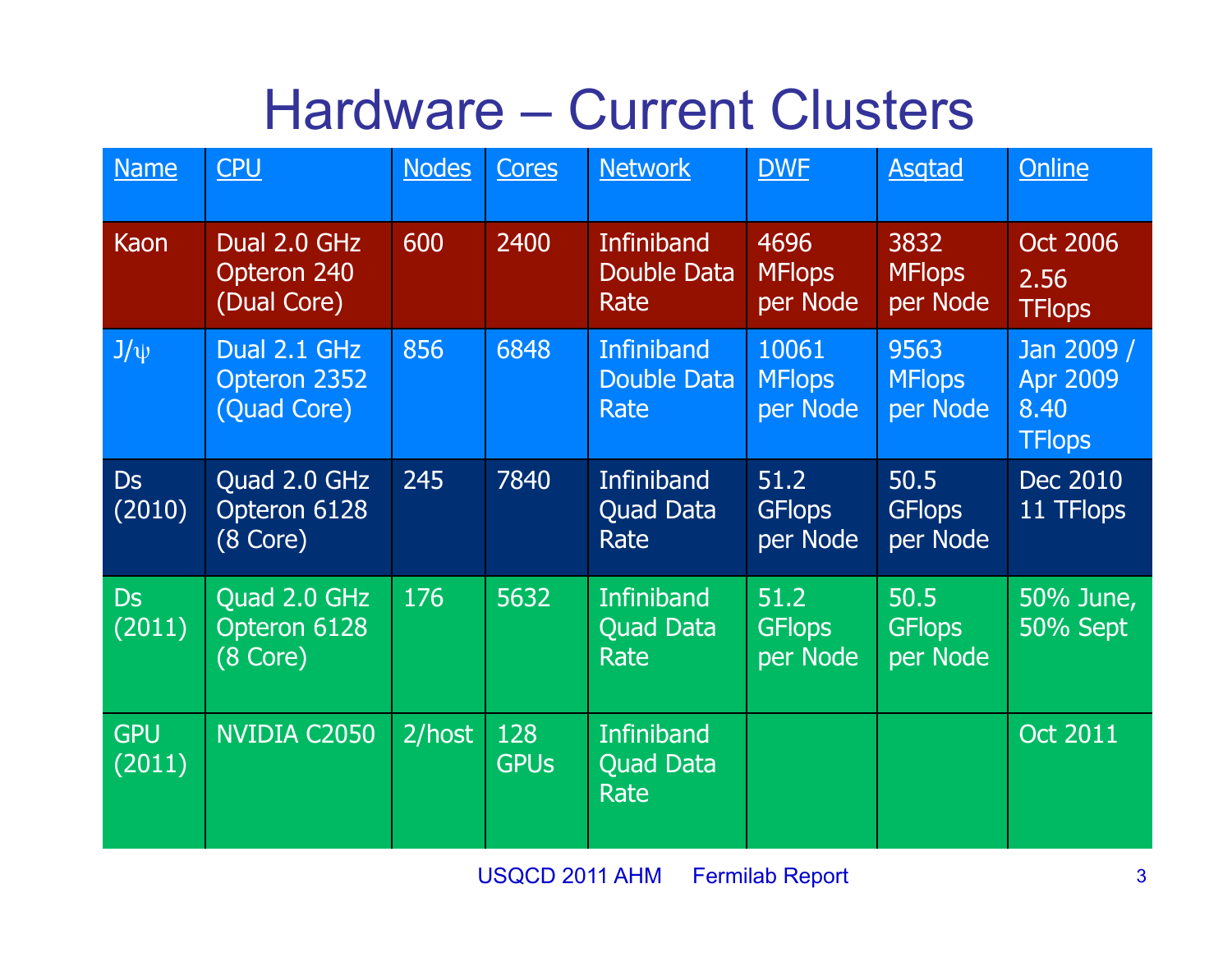### **Storage**

- Disk storage options:
	- 387 TB Lustre filesystem at /lqcdproj
	- 3.2 TB total "project" space at /project (backed up nightly)
	- $\sim$  6 GB per user at /home on each cluster (backed up nightly)
- Robotic tape storage is available via *dccp* commands against the dCache filesystem at /pnfs/lqcd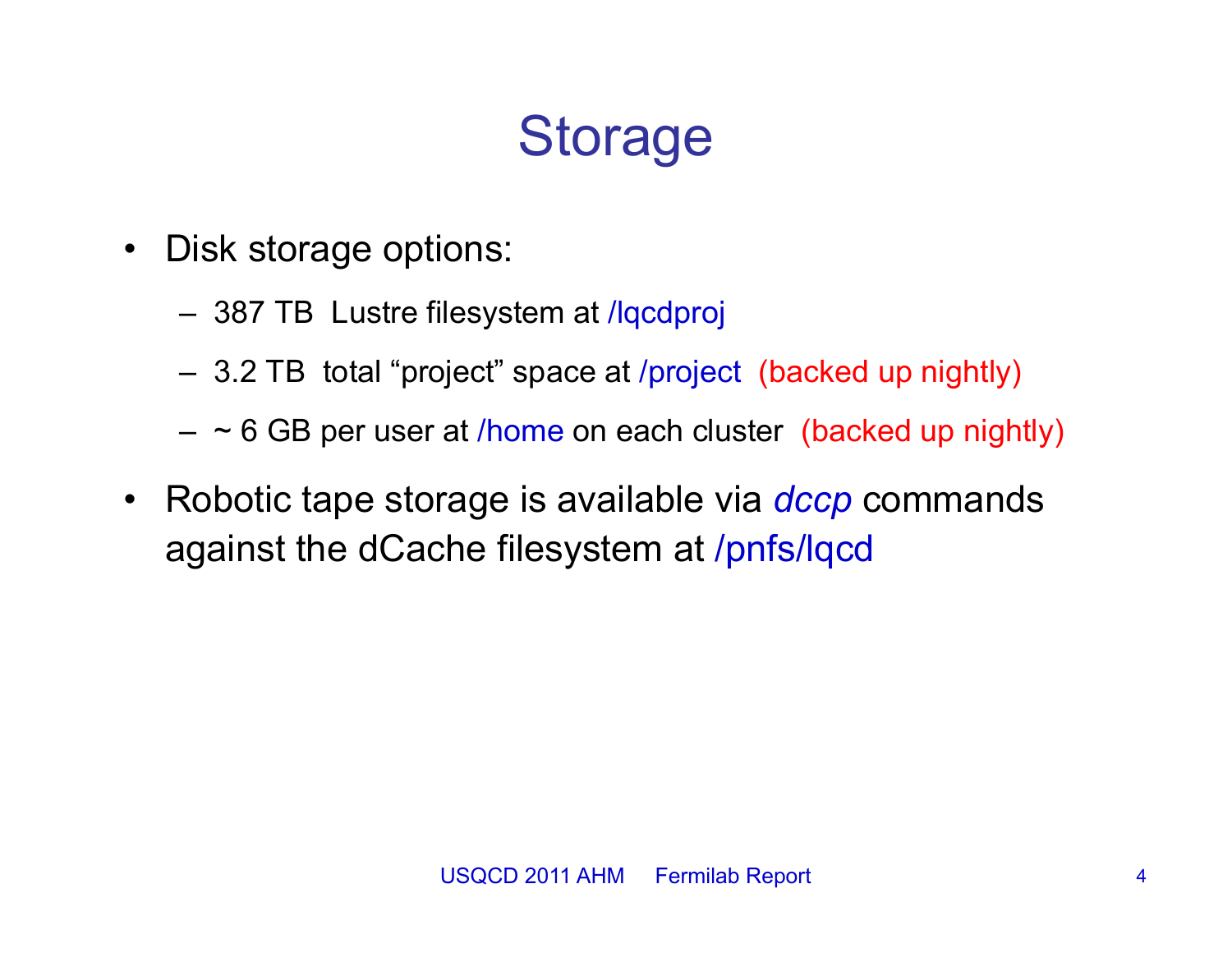#### Storage – Planned Changes

- 1. Move /project to the Lustre filesystem June or July 2011
	- Currently /project is on 5-year old disk array
	- New home will be under /lqcdproj, but via symbolic links this change will be transparent to your scripts and programs
	- We need to know from all users when the move can occur
	- /project will continue to be backed up nightly, but as it inevitably grows we will not be able to provide restores from as far back as we can now (1 year)
- 2. Rearrange and enforce group quotas on /lqcdproj July 2011
	- We must rearrange directory layouts to allow us to fairly charge projects for usage, and to control usage via group quotas
	- We will do this during Lattice'11 quiet time, and we will also upgrade the JPsi cluster to be binary compatible with Ds
- 3. Deploy additional Lustre storage  $(+ 200 \text{ TB} \rightarrow 587 \text{ TB}$  total) added gradually during the next allocation year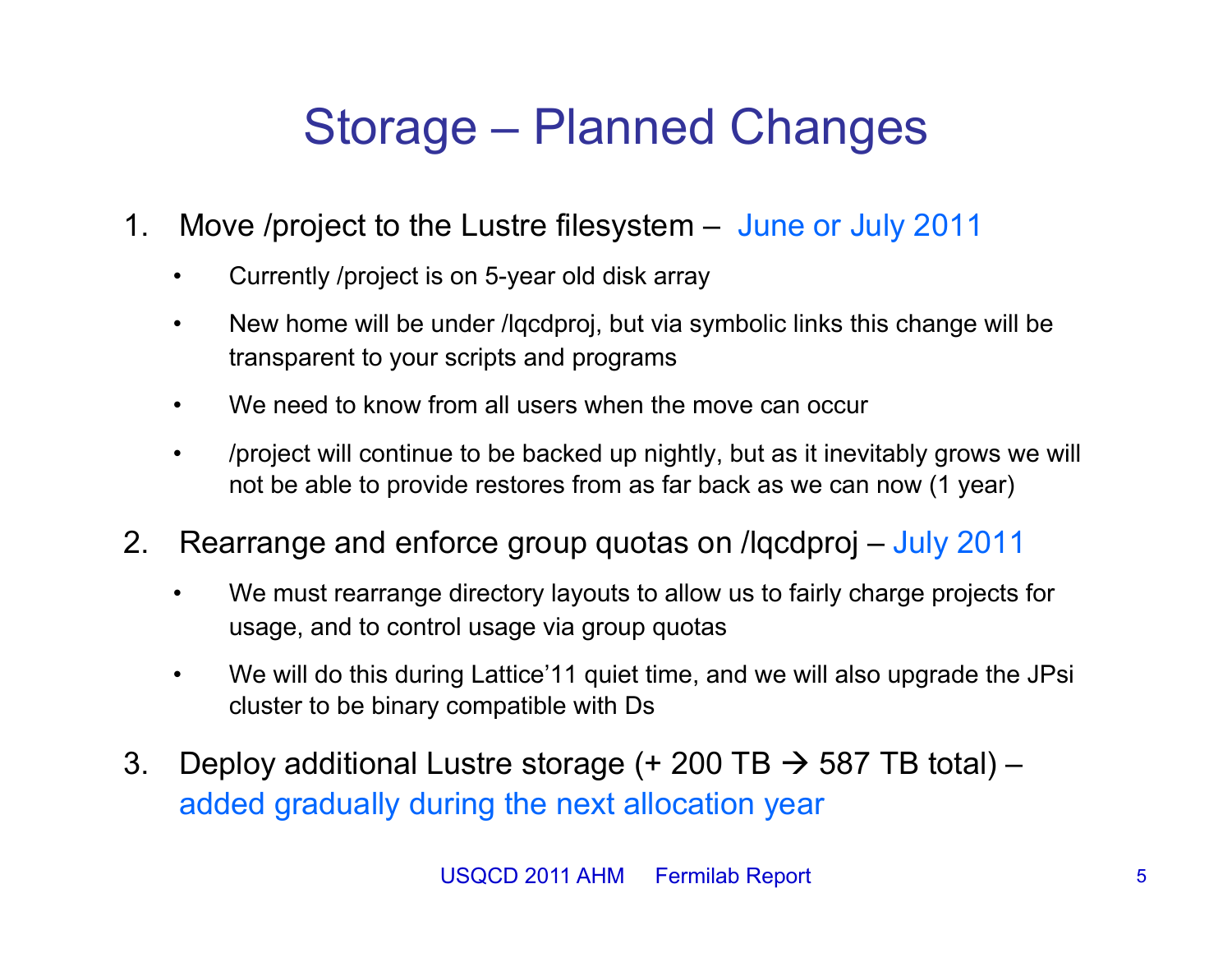### Storage – Date Integrity

- Some friendly reminders:
	- Data integrity is your responsibility
	- With the exception of home areas and /project, backups are not performed
	- Make copies on different storage hardware of any of your data that are critical
	- Data can be copied to tape using dccp commands. Please contact us for details. We can also show you how to make multiple copies that are guaranteed to be on different tapes. We have never lost LQCD data on Fermilab tape (750 TiB and growing).
	- At 110 disk pools, the odds of a partial failure will eventually catch up with us – please don't be the unlucky project that loses data when we lose a pool.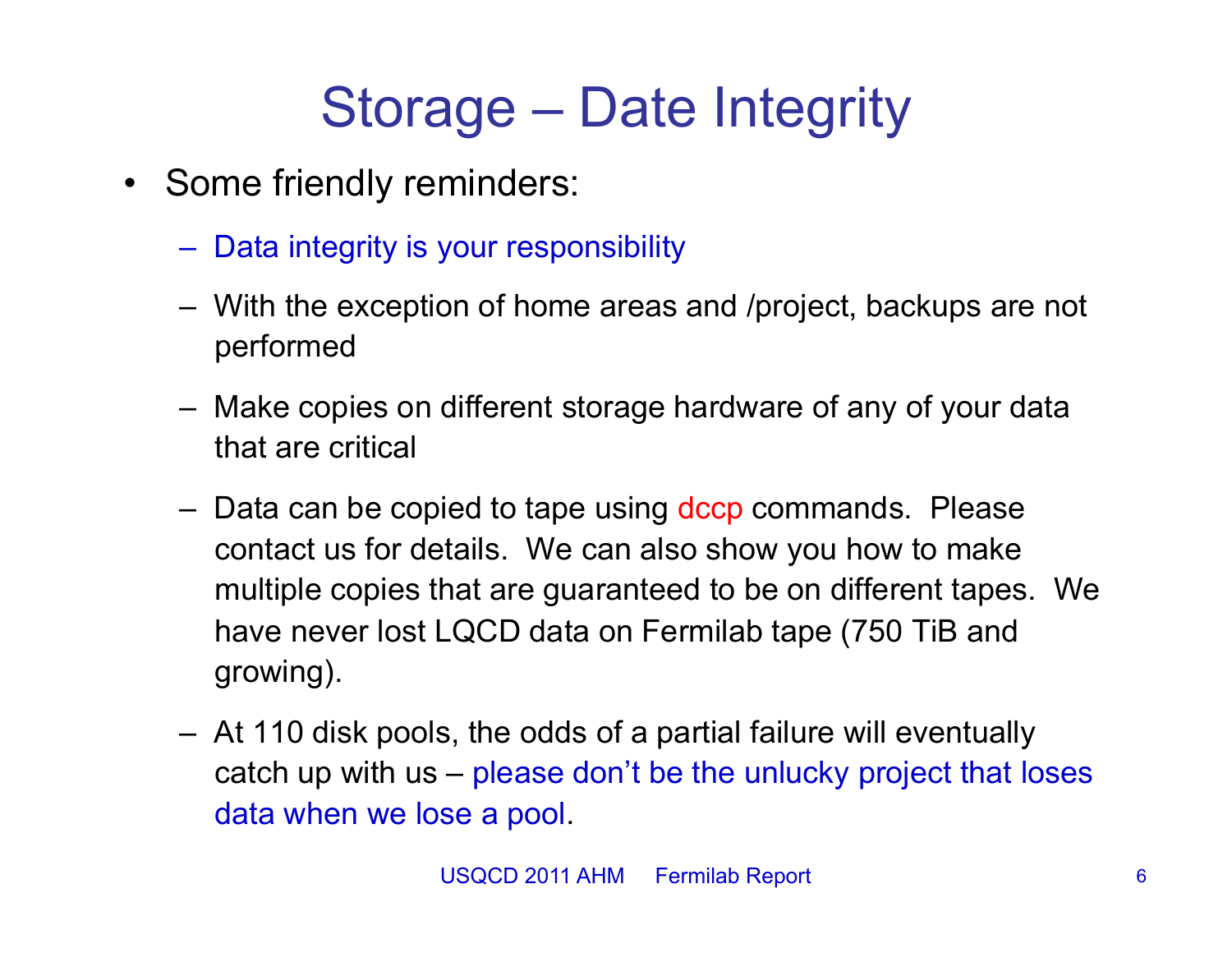### Or 12 pools…



USQCD 2011 AHM Fermilab Report 7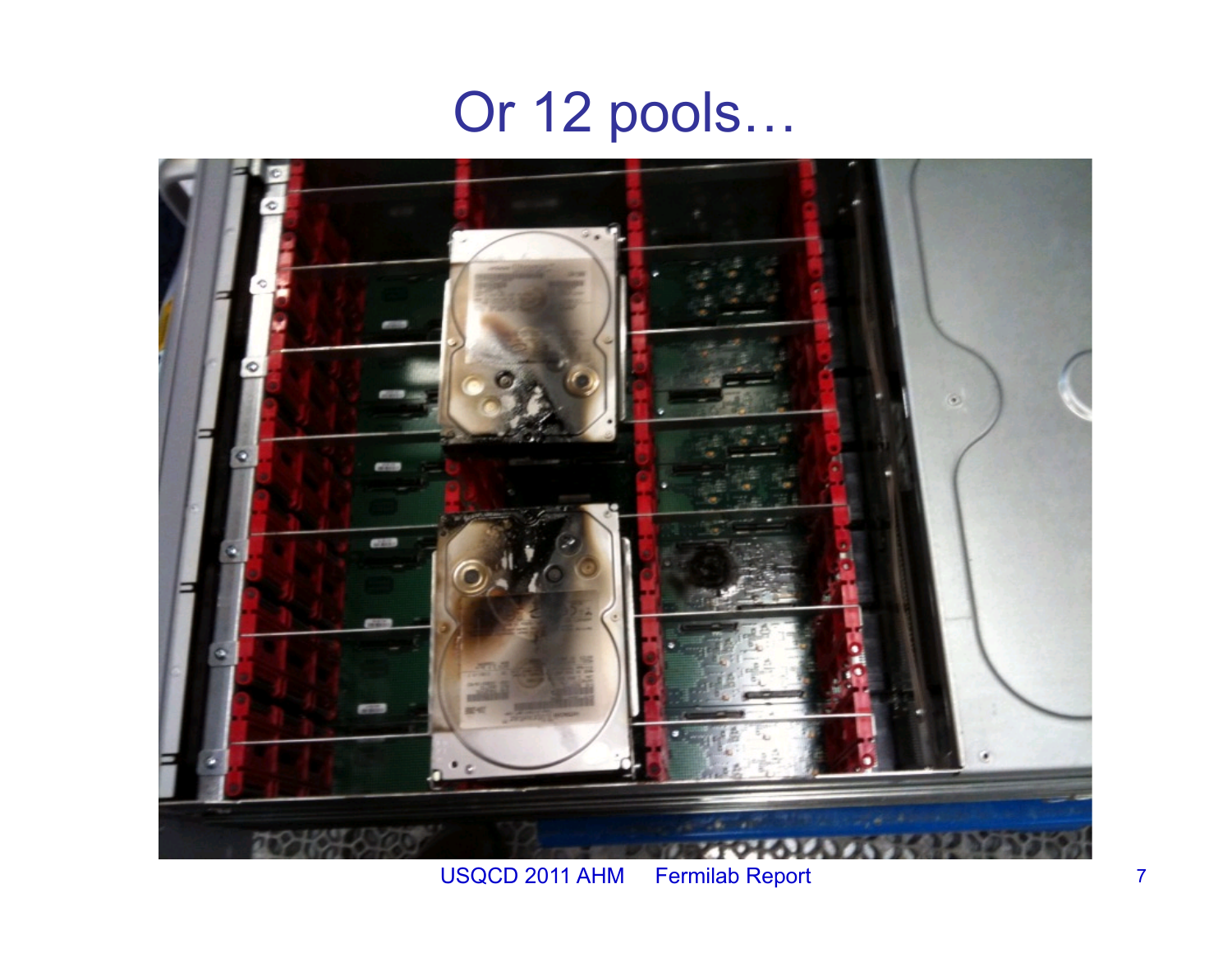#### Storage - Utilization



- Utilization of /lqcdproj will always increase to fill all space. This is a good thing (disk is expensive – we don't mind you using it).
- But:
	- Lustre misbehaves when the pools get to 95% fill. Please be responsive to our requests to clear space. If users prefer, we can set up a scratch partition similar to JLab in which older files are automatically deleted to clear space.
	- Last week we reached a 95% fill state. One user detected a file that was truncated when copied from one part of /lqcdproj to another part. If you notice any problems, please let us know (lqcd-admin@fnal.gov)
	- For our planning purposes, it is critical that in your proposals that storage requests are reasonably (factor of 2) accurate. We have instances of both large overruns (20 TiB when zero was requested) and under-utilization. We can adjust budgets annually, but we need reliable data.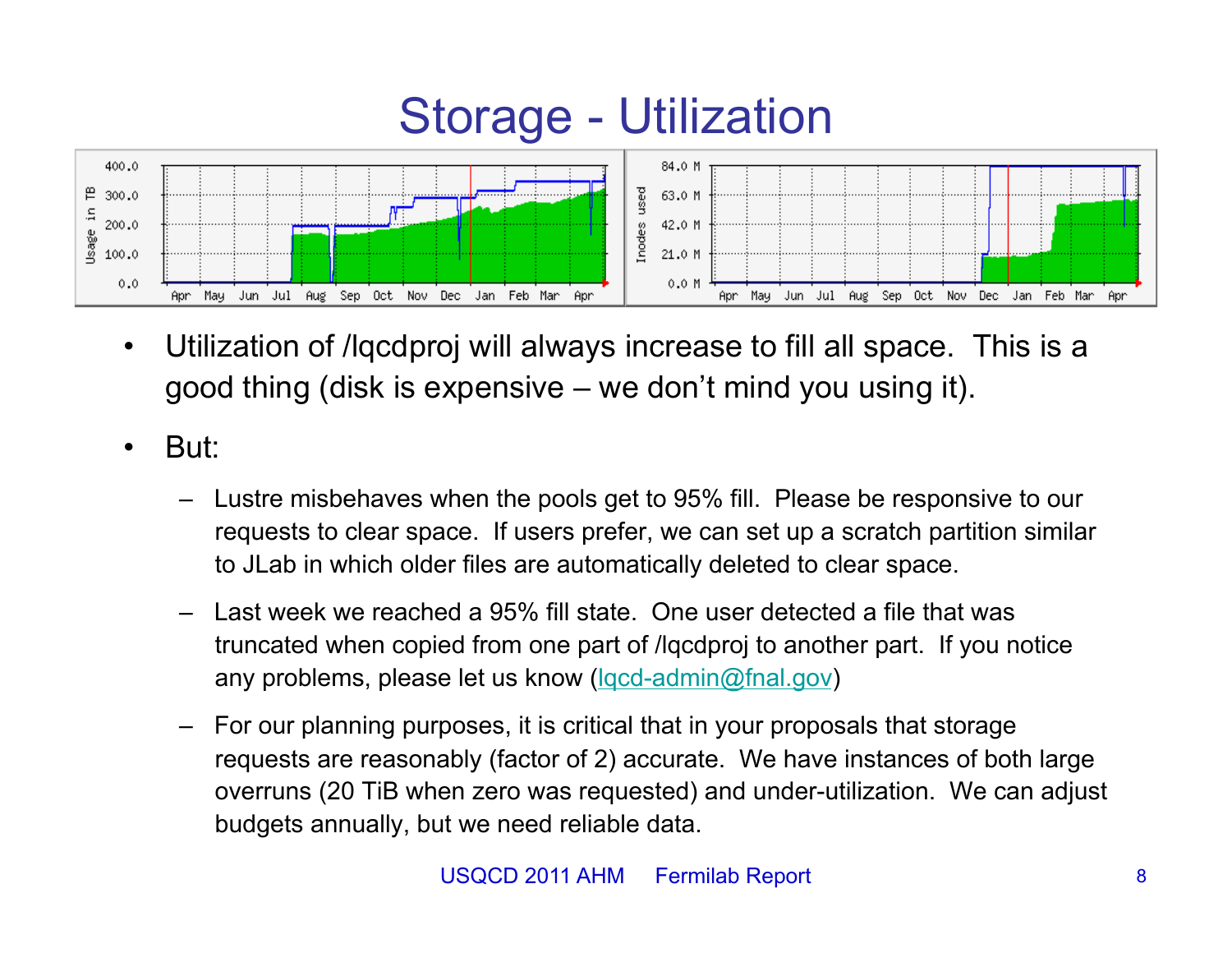## FY11 Deployments

- There have been a total of 8 continuing budget resolutions
	- Fermilab spending was throttled because of these CR's
	- We planned to order 176 additional Ds nodes in January, but were only able to order 88 nodes in March (arriving now)
	- As soon as Fermilab receives final FY11 budget guidance, we will order the other 88 nodes
	- The CR's have also prevented us from buying the planned GPU cluster – we will do so once budget is available.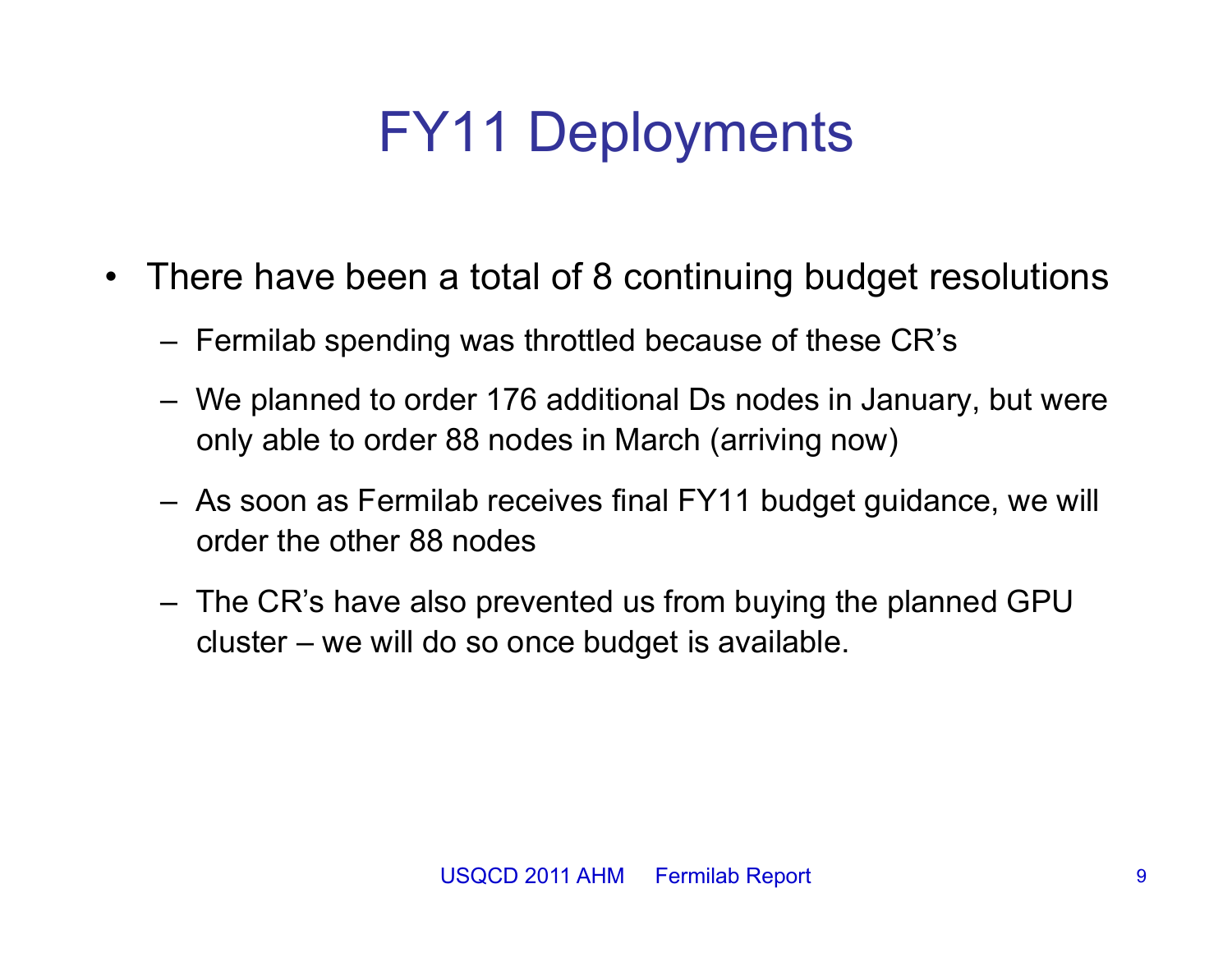### GPU Cluster Plans

- Preliminary design:
	- 128 Tesla C2050 GPUs, two per host machine
	- Hosts will be dual socket, 8 cores/host, 24 GiB or 48 GiB host memory
	- QDR Infiniband
	- This design will allow running jobs of significant size (64 to 128 GPUs) with sufficient inter-node bandwidth to give reasonable strong scaling with cutting along more than just the time axis
	- GPUs with ECC will allow safe non-inverter calculations
- Possible variations (we need your advice):
	- 3 or 4 GPUs per host
	- Larger host memory and/or 4 socket hosts (32 to 48 cores)
	- 6 GiB GPU memory (C2070) instead of 3 GiB (C2050)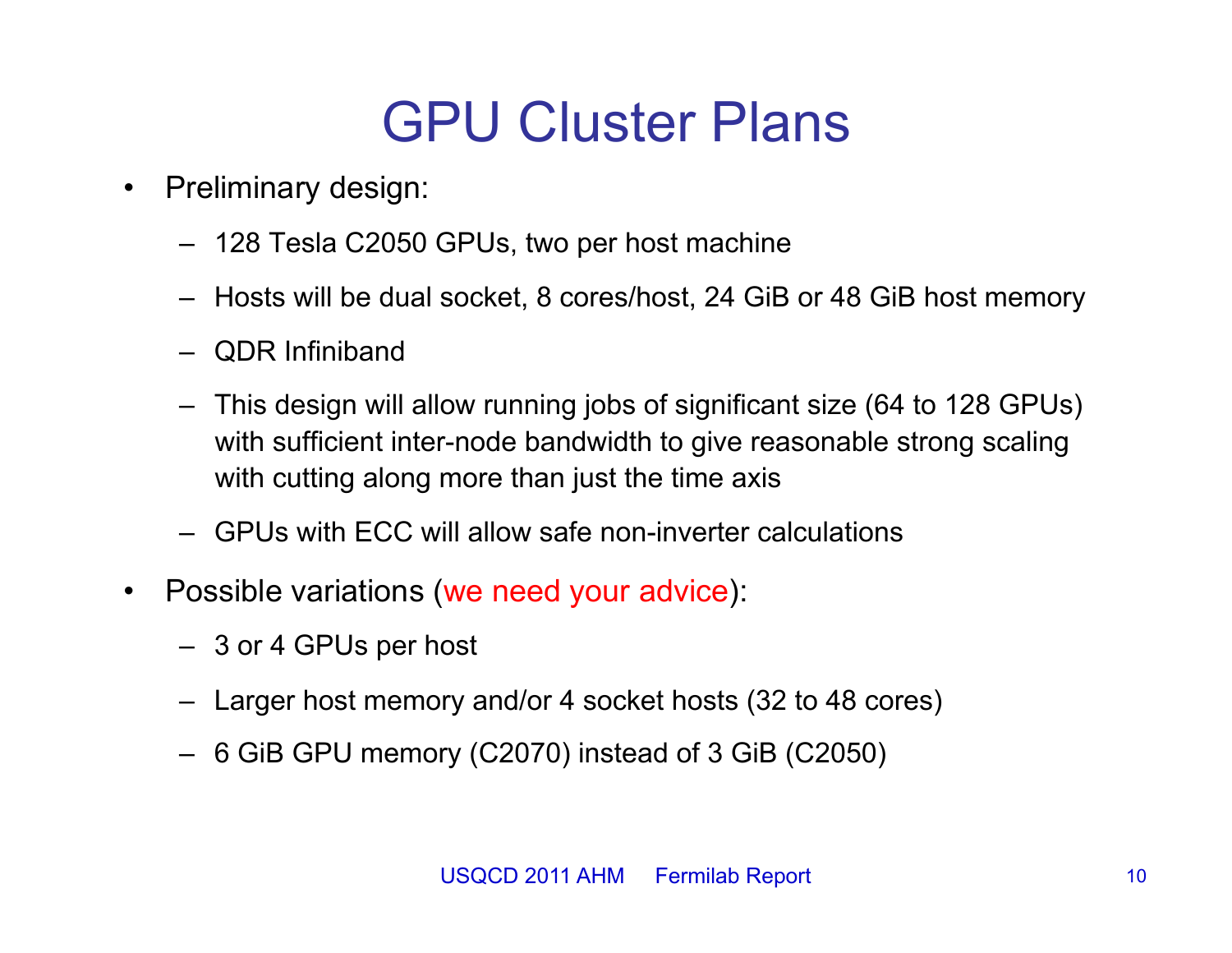# **Statistics**

- Since April 1, 2010, including Kaon, JPsi, Ds (Dec $\rightarrow$ now)
	- 1,836,894 jobs
	- $-$  10.2M node-hours  $\rightarrow$  94.8M JPsi-core-hours
	- We have not charged for Kaon since Oct 1 (6.6M JPsi-core-hours)
- Unique USQCD users submitting jobs:
	- $-$  FY10: 56
	- $-$  FY11 to date: 51
- Lustre filesystem (/lqcdproj)
	- 387 TiB capacity, 318 TiB used, 110 disk pools
	- 59.2M files
	- File sizes: 210 GiB maximum, 5.64 MiB average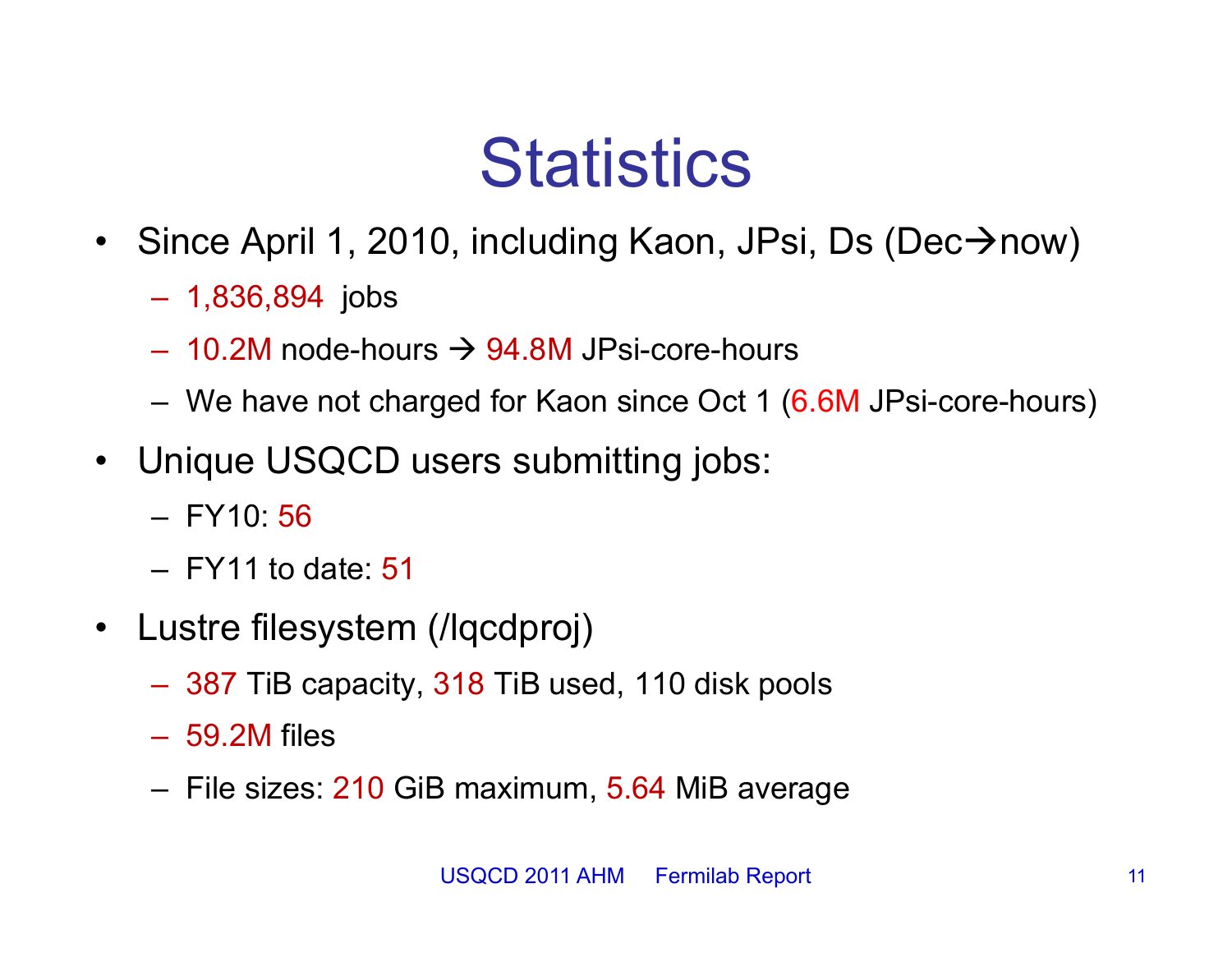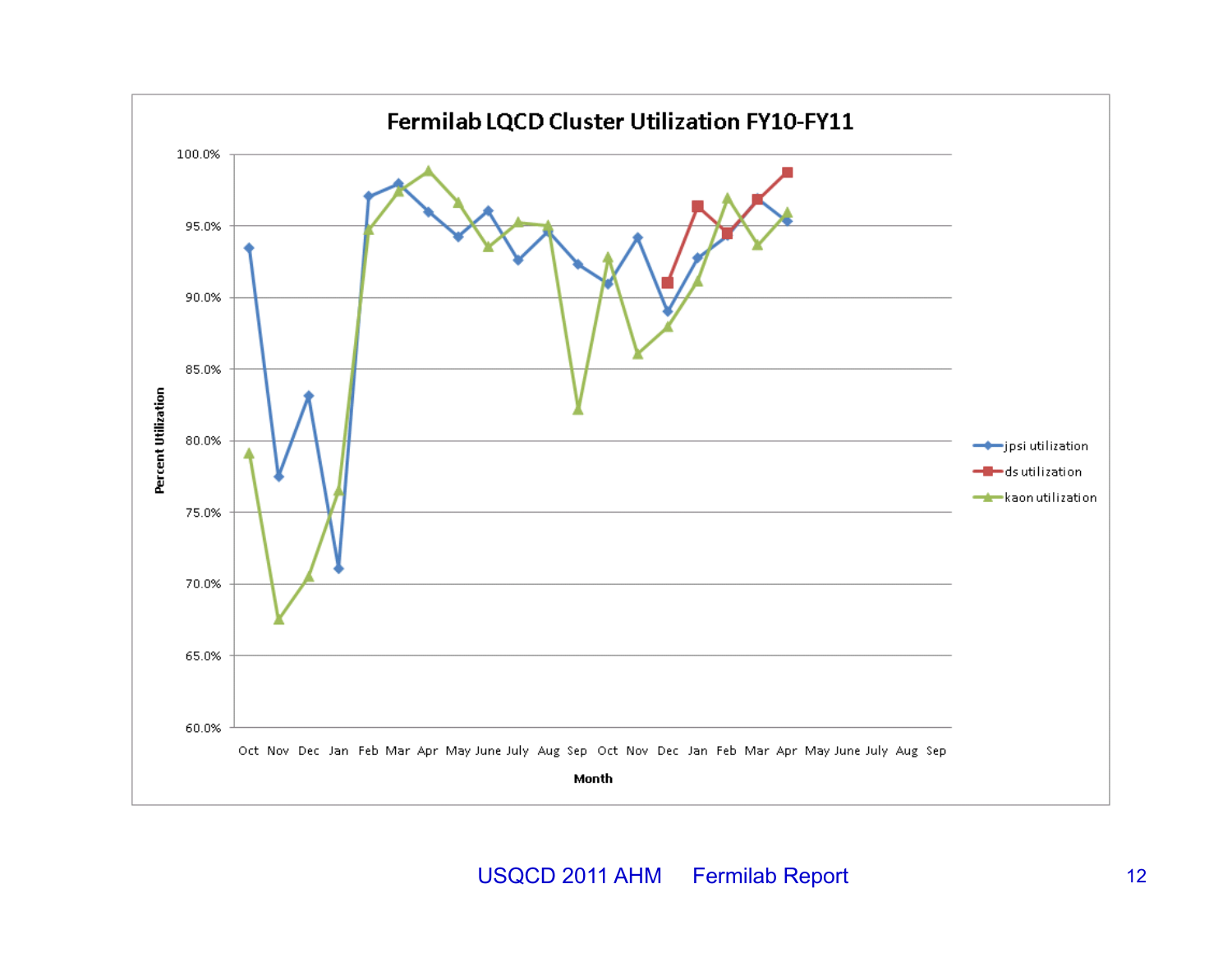

USQCD 2011 Job Statistics, July 2010 - March 2011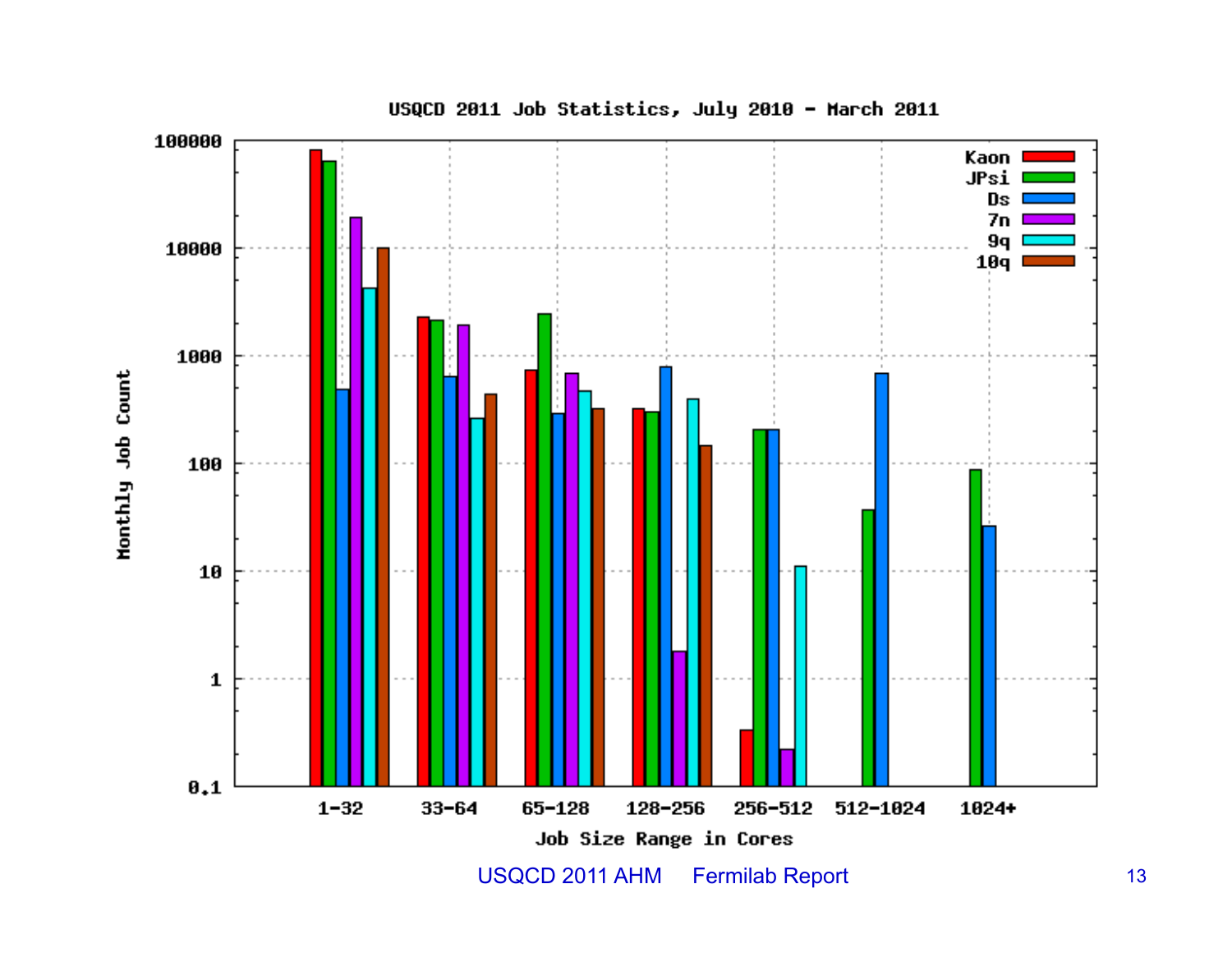

USQCD 2011 Job Statistics, July 2010 - March 2011

USQCD 2011 AHM Fermilab Report 14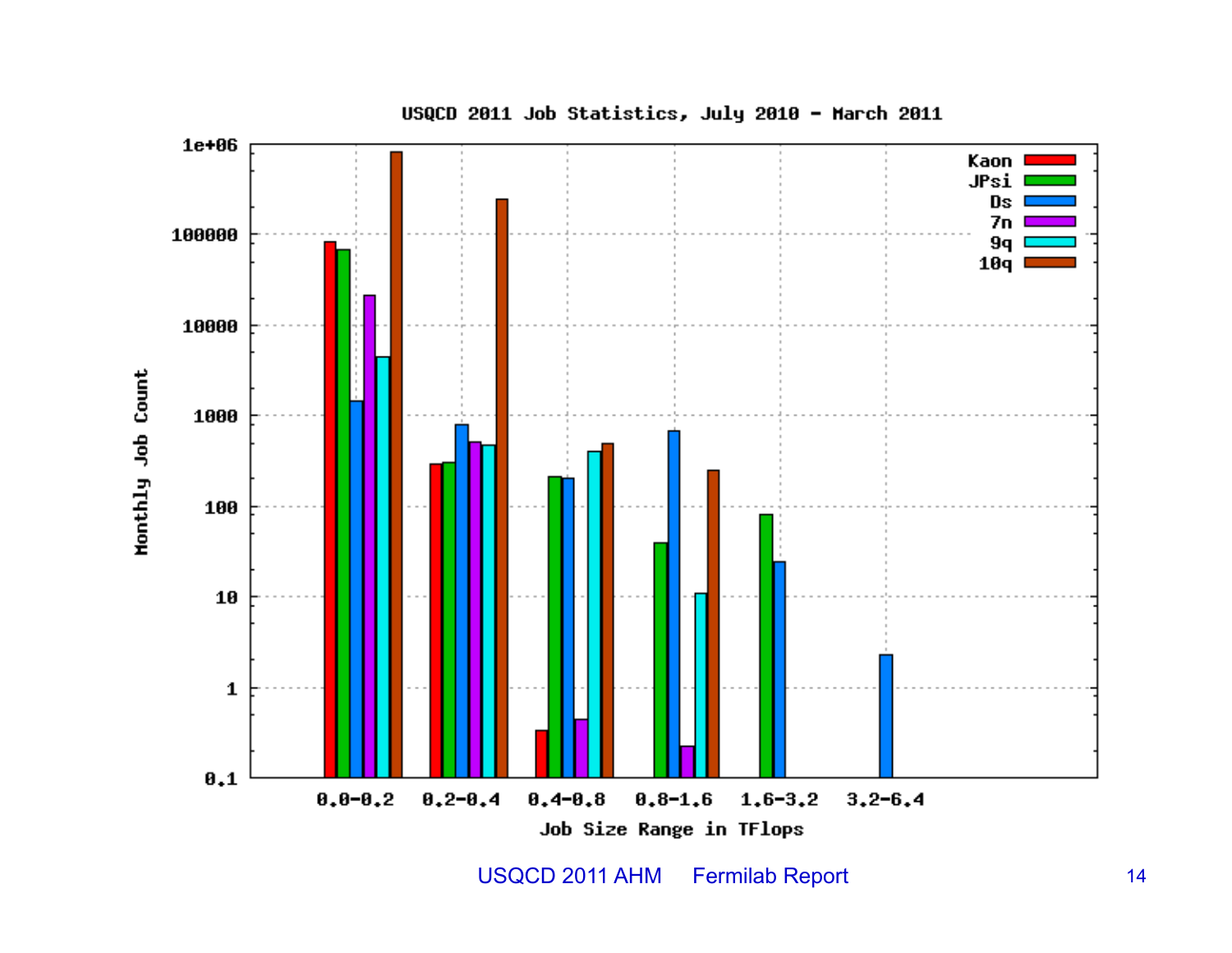

USQCD 2011 Job Statistics, July 2010 - March 2011

USQCD 2011 AHM Fermilab Report 15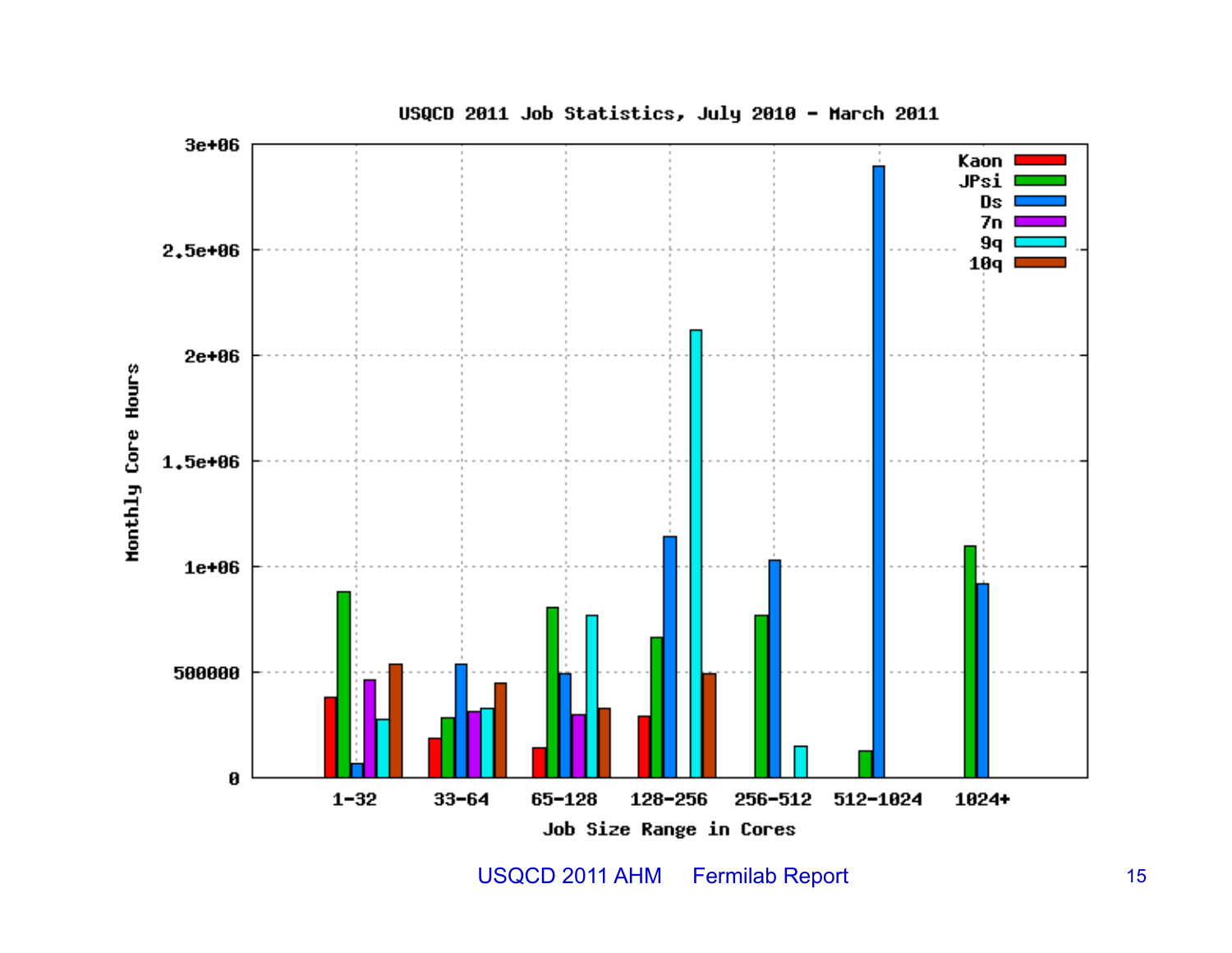

USQCD 2011 Job Statistics, July 2010 - March 2011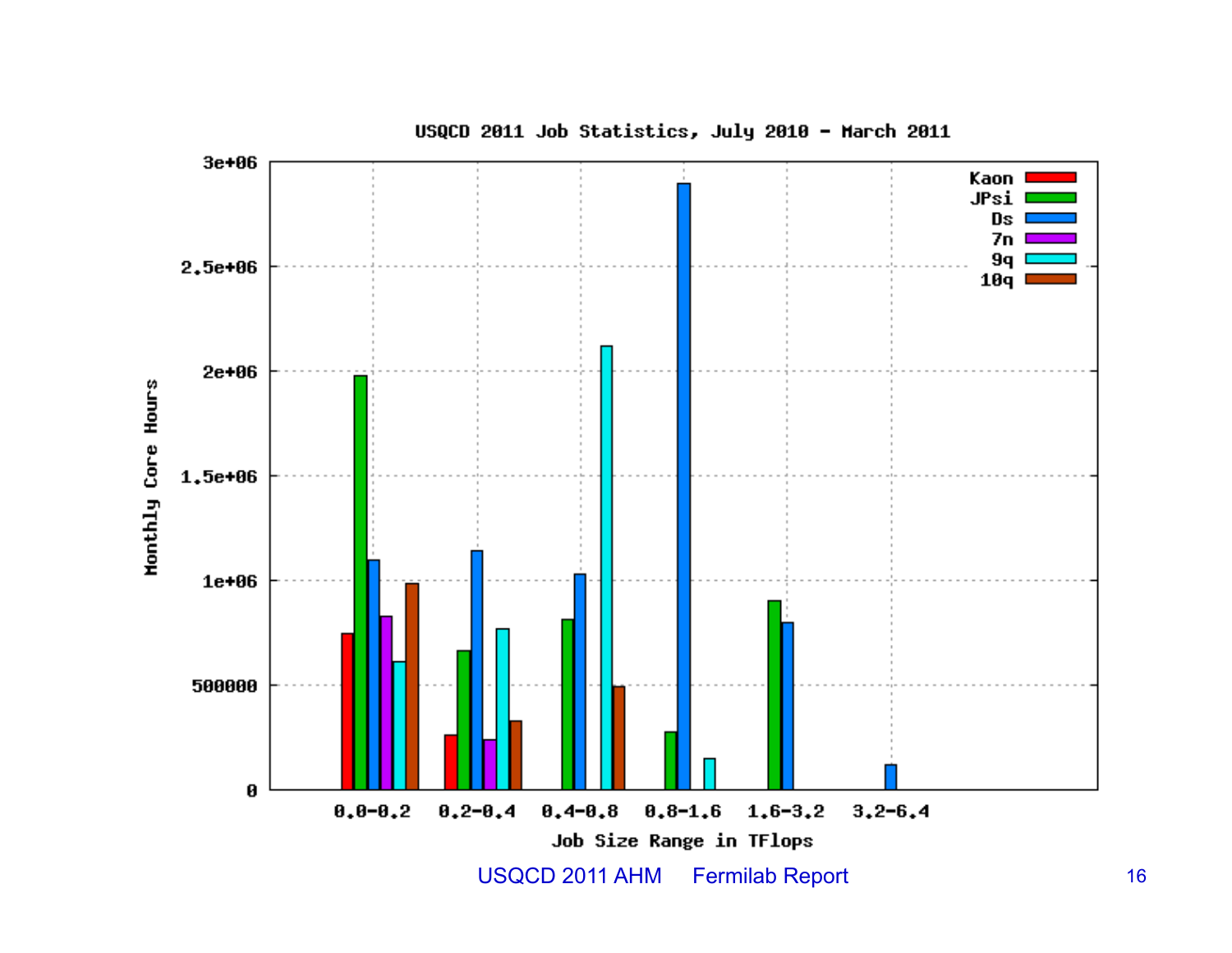#### Progress Against Allocations

- Total Fermilab allocation: 103.3M JPsi core-hrs
- Delivered to date: 80.4M (77.6%, at 83.8% of the year)
	- Includes disk and tape utilization (2.14M)
	- Does not include 12.6M delivered without charge on Kaon
	- Does not include 4.5M delivered in November on Ds (friendly user period)
- Anticipated delivery through June 30:
	- 22.0M on JPsi and Ds
	- 4.1M on the new Ds nodes (88 nodes starting June 1)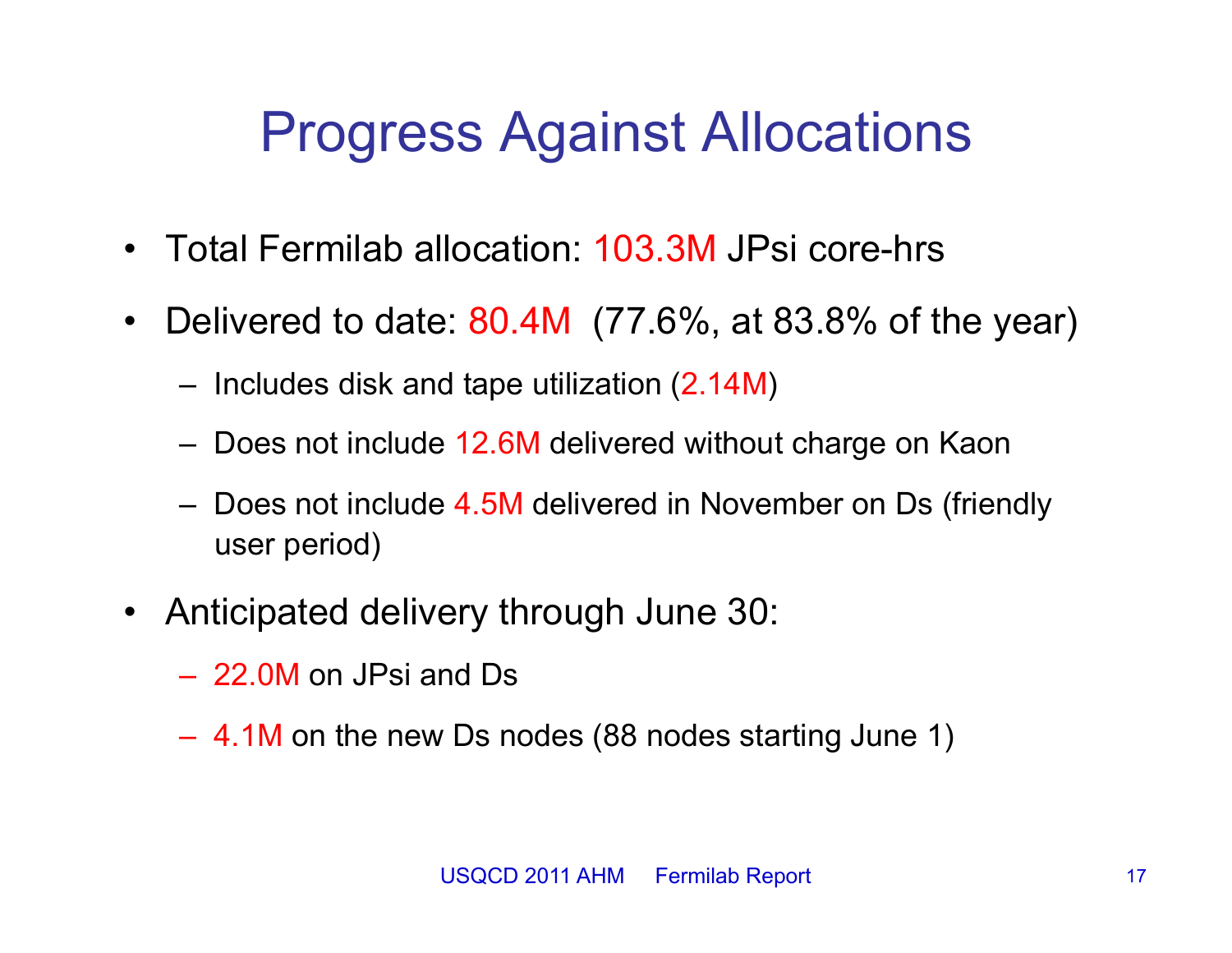## Policies

- Directory permissions
	- By default not group writeable, but visible to group members *and*  to non-group members. We can help you restrict access to group members, and/or to add write access.
	- This applies to home areas, Lustre, and tape storage
- Access to batch queue information
	- We allow all users to see all queued jobs
	- We could restrict the view to only your jobs, but this would affect all users
- Web information
	- Not restricted
	- We could restrict with user authentication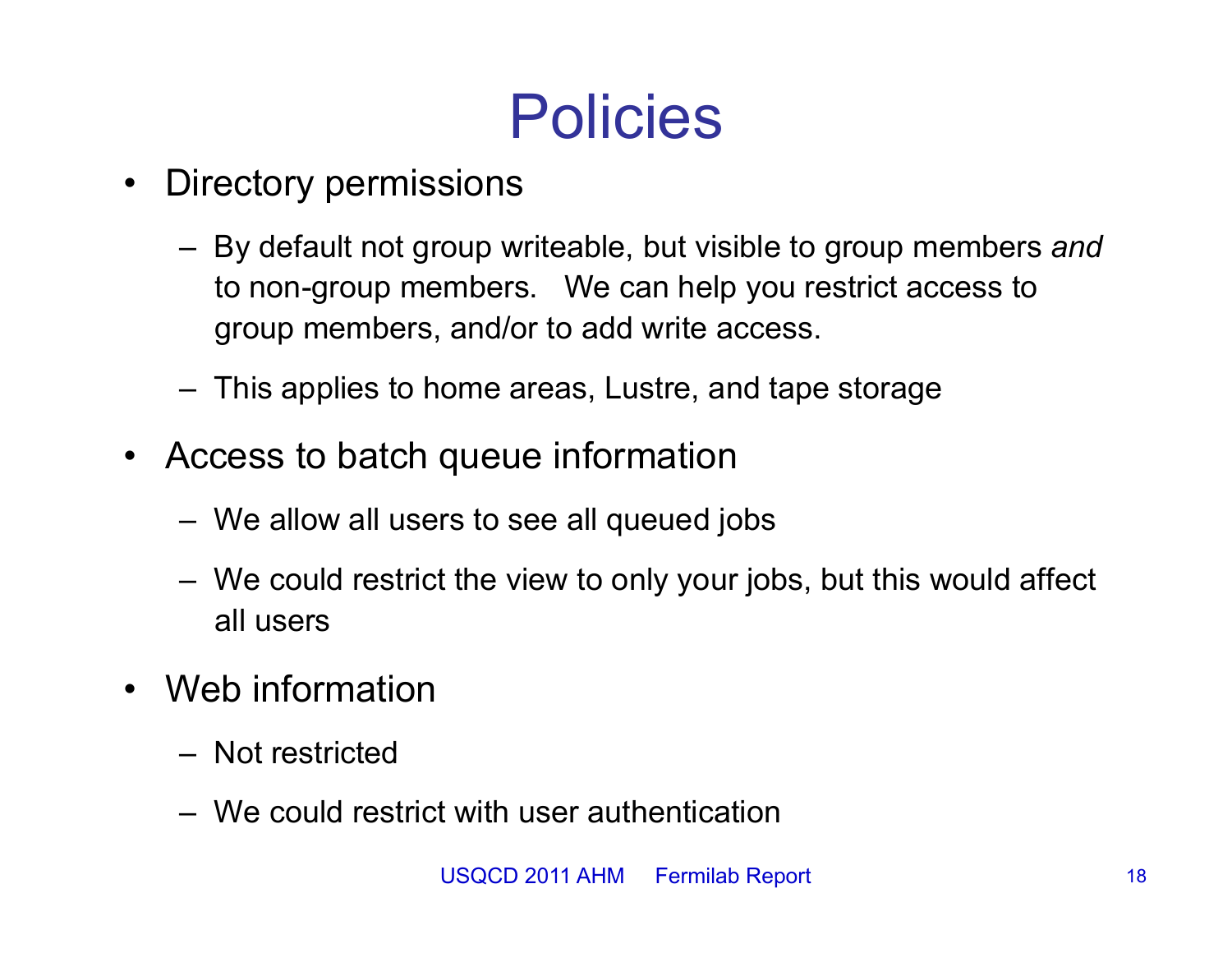# User Support

Fermilab points of contact:

- Best choice: <u>lgcd-admin@fnal.gov</u>
- Don Holmgren, djholm@fnal.gov
- Amitoj Singh, amitoj@fnal.gov
- Kurt Ruthmansdorfer, kurt@fnal.gov
- Nirmal Seenu, nirmal@fnal.gov
- Jim Simone, simone@fnal.gov
- Ken Schumacher, kschu@fnal.gov
- Rick van Conant, vanconant@fnal.gov
- Bob Forster, forster@fnal.gov
- Paul Mackenzie, mackenzie@fnal.gov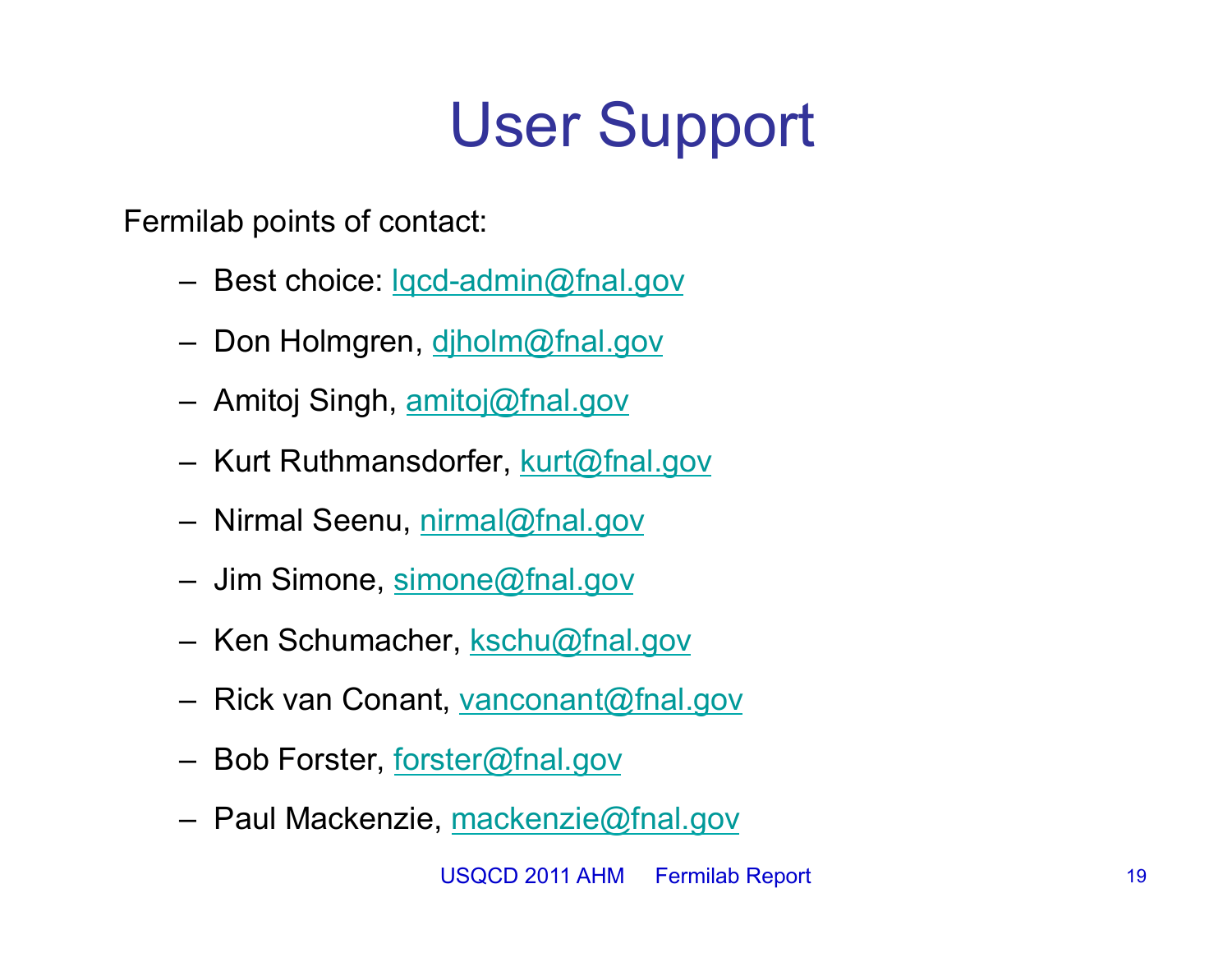### User Survey